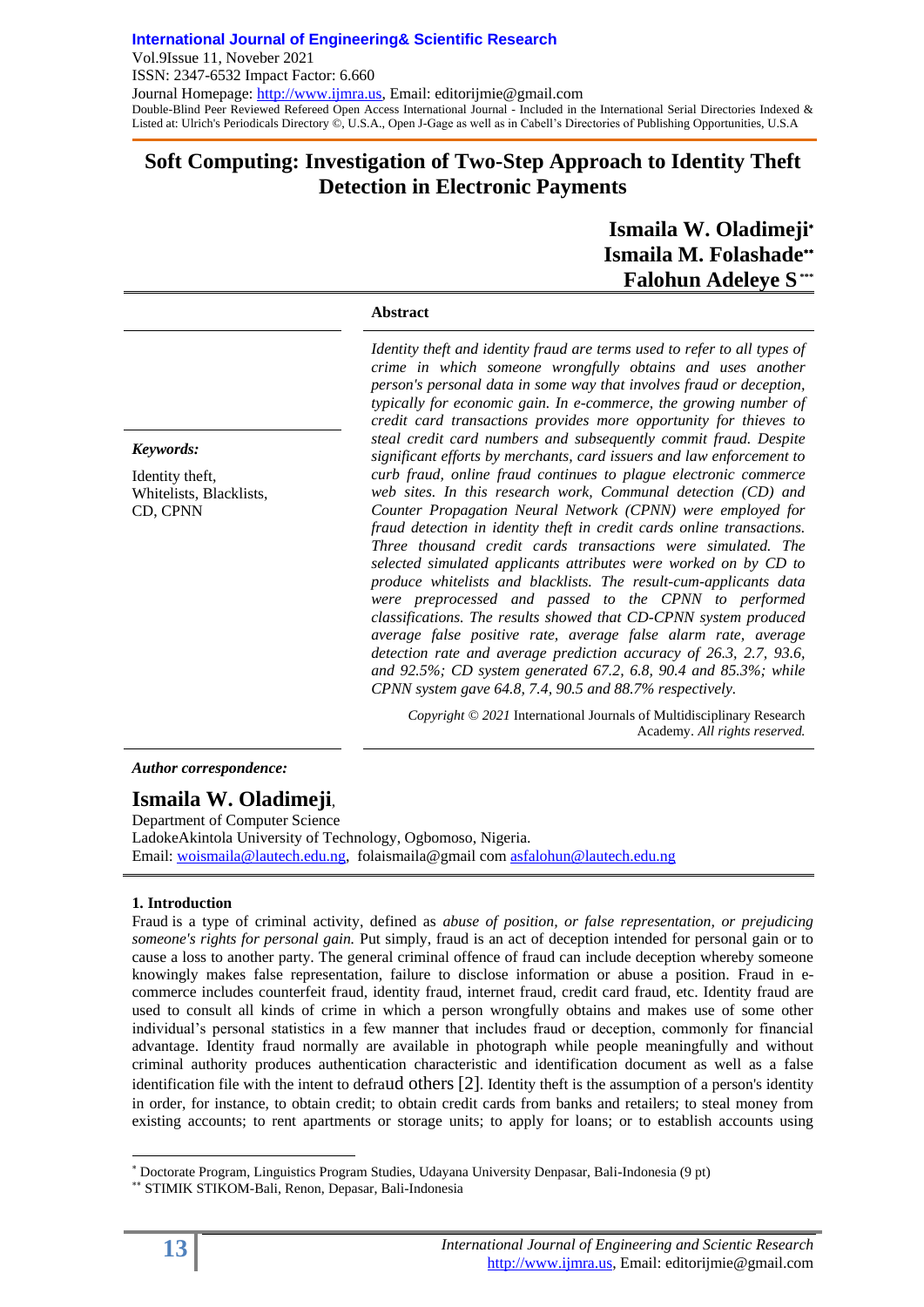another's name. An identity thief can steal thousands of dollars in a victim's name without the victim even knowing about it for months or years. Some of the most common types according to identity theft statistics are: [Social Security Identity Theft,](https://www.mountainalarm.com/blog/social-security-identity-theft/) Financial identity theft, [Driver's License Identity Theft](https://www.mountainalarm.com/blog/how-to-prevent-drivers-license-identity-theft/) , Criminal identity theft, Medical identity theft, Insurance Identity Theft, Synthetic identity theft, Tax identity theft and; Child Identity [14].

Around the world, the theft and subsequent misuse of personal details are on the increase. In 2016, 15.4 million Americans were hit by identity theft. They suffered losses to the extent of 16 billion dollars. In 2017, 5.7% of adult Dutch people were a victim of identity fraud one way or the other. In England, about 90,000 cases of identity theft were registered in the first half of 2017. Most of them took place on the Internet. Criminals pose as someone else in order to steal money, buy goods or to take out a car insurance.

Fraud detection is a continuously evolving discipline and ever changing tactics to commit fraud. So, it needs special methods of intelligent data analysis to detect and prevent it [12]. Existing fraud detection systems may not be so much capable to reduce fraud transaction rate. Improvement in fraud detection practices has become essential to maintain existence of payment system **[9]**. To address this problem, Communal-cumneural network detection technique for fraud detection in identity theft in credit cards online transaction is proposed. The Communal Detection is used to find the suspicious data of the fraudulent people. It also used to find the communal relationship that are near to reflect the family bond.(i.e. parent – child). It is whitelist oriented [1].

### **2. Related Works**

In many years ago, the credit card industry has studied computing models for automated detection systems; recently, these models have been the subjects of academic research, especially with respect to e-commerce. [3] proposed a system based on genetic programming. A Genetic algorithm was used to establish logic rules capable of classifying credit card transactions into suspicious and non-suspicious classes. Basically, this method followed the scoring process in which overdue payment was checked against last three months payment. If it is greater than that of last three months, then it was considered as suspicious or else it were non-suspicious. [4] applied self-organizing map algorithm to create a fraud detection model. The pattern of legal and fraudulent transactions is observed from the earlier transactions and it is created based on the neural network training. If a new transaction does not match to the pattern of legal cardholder or is similar to the fraudulent pattern it is classified as suspicious for fraud. [6] applied the neural data mining method on online transactions. This model was based on customer's behaviour pattern. Deviation from the usual behaviour pattern was taken as an important task to create this model. The neural network was trained with the data and the confidence value was calculated. The credit card transaction with low confidence value was not accepted by the trained neural network and it was considered as fraudulent. If the confidence value was abnormal, then again it was checked for additional confirmation. The detection performance was based on the setting of threshold. [7] suggested a behaviour based credit card fraud detection model. Here they used the historical behaviour pattern of the customer to detect the fraud. The transaction record of a single credit card was used to build the model. In this model, unsupervised Self organizing map method was used to detect the outliers from the normal ones.

[5] developed a probabilistic credit card fraud detection system in online transactions using hidden markov model variant. The proposed probabilistic based model serves as a basis for mathematical derivation for adaptive threshold algorithm for detecting anomaly transactions. The model was optimized with Baum-Welsh and hybrid posterior-Viterbi algorithms. The results showed that the proposed model performed better than Viterbi and old detection model. The results obtained from the evaluation showed the overall average of accuracy and precision are about 84% and about 86% respectively. Also, [1] authors proposed adaptively Communal detection and Spike detection for identity fraud detection. It was multilayered based detection algorithms which includes layer Communal Detection (CD) through operating on a set of attributes and Spike Detection (SD): by way of working on a variable size set of attributes, to defines identity crime as widely as viable. Fraud prevention gadget makes use of an expansion of policy guidelines to decide the probability of a fraudulent utility. [2] proposed a three layered fraud detection system which contained CD and SD that can detect more types of attacks; better account for changing legal behavior, remove the redundant attributes and to store the fraudulent datum in blacklist using CBR algorithm. CBR algorithm analysis employed retrieval, diagnosis and resolution schemes to make the data more secure and to find the malicious data. The suspicious data was thrown into the blacklist. Together CD, SD and CBR ensure the data provided by the customer is original. However, evaluation of some of these works were not explicit enough with little or no comparison with existing systems.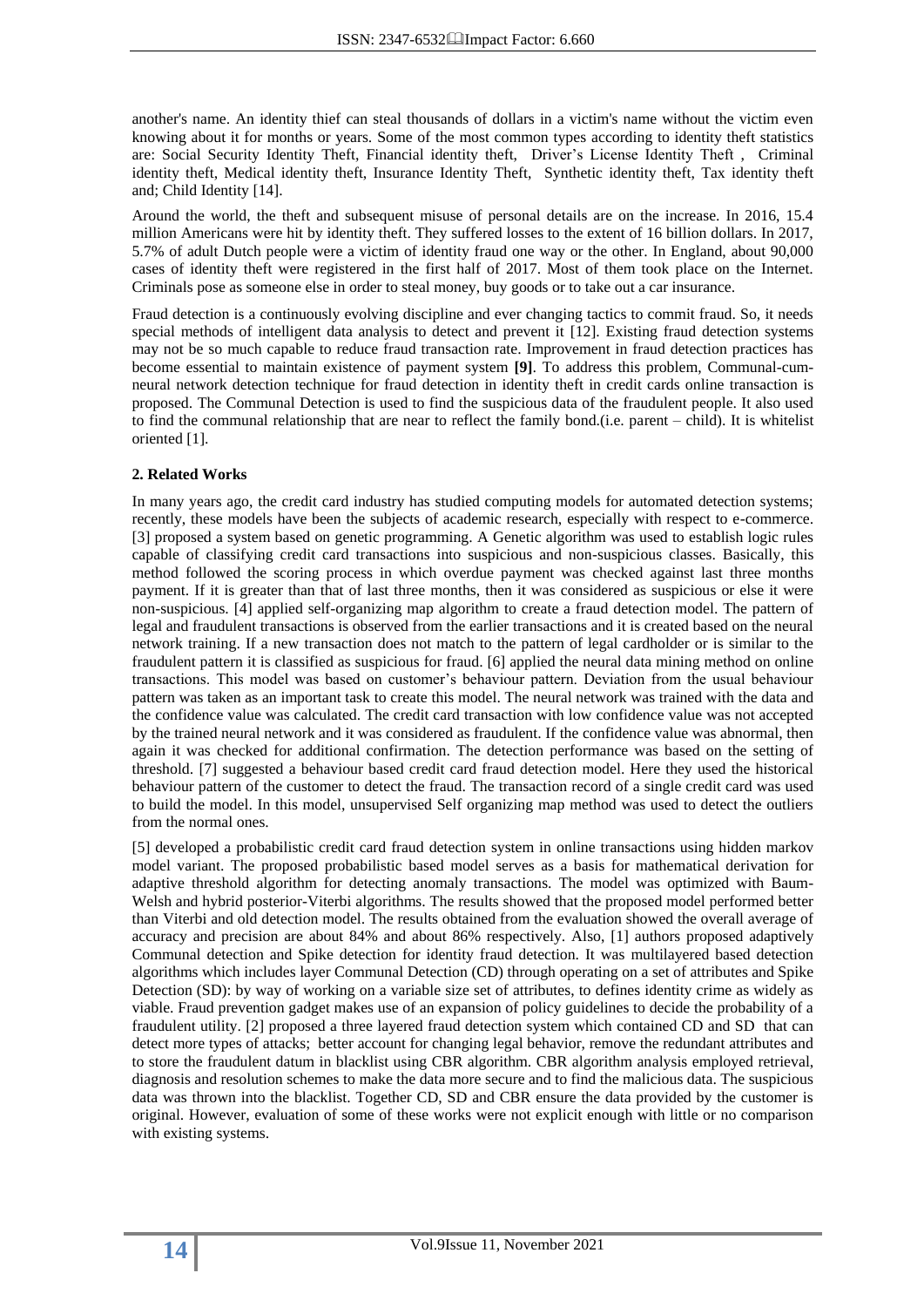### **3.0 Materials**

### *A. Communal Detection* **(CD)**

CD is set of rules that discovers communal courting among the two identical records. If there are two credit card programs that were furnished with the identical postal code, telephone or cell numbers and date of start, but within the first application the applicant's call to be Sam Peter, and in the different application the applicant's call to be Saam Peter. Either it is a defaulter attempting to reap more than one credit score cards using near replica facts. Or possibly there are twins residing inside the equal residence who both are making use of a credit card. Or it can be the equal person making use of two times and there may be a typographical mistake of one man or woman within the first call. There are troubles with the white listing. to begin with there may be centered attacks at the white listing by using defaulters when they publish programs with synthetic communal relationships second, the quantity and ranks of the white listing's real communal relationships requires modifications from time to time. To make the White list exercise caution with (or greater adaptive to) changing prison conduct, the white list is constantly being reconstructed [1].

CD layer is based on whitelist-oriented approach. It utilizes fixed set of attributes. White-listing makes use of real social relationships. This reduces false positives by lowering the suspicion scores. A threshold transaction amount is calculated based on the previous transactions made by the user. If the credit transaction amount is higher than the threshold, the user performing the transaction has to answer a security question. If the answer results to success, the transaction is authenticated or else it will be declined. Inthis manner a secure transaction will be processed.

The algorithm of communal detection is expressed in figure 1.



### *Figure 1: CD algorithm*

### *B. Counter Propagation Neural Network*

The counter-propagation network in figure 1. is a variant of artificial neural network which is a combination of a portion of the Kohonen [10] self-organizing map and Grossberg [11] outstar structure. During learning, pairs of the input vector *X* and output vector *Y* were presented to the input and interpolation layers, respectively. These vectors propagate through the network in a counter flow manner to yield the competition weight vectors and interpolation weight vectors. Once these weight vectors become stable, the learning process is completed. The output vector  $Y'$  of the network corresponding to the input vector  $X$  is then computed. The vector *Y*' is intended to be an approximation of the output vector *Y*' i.e.  $Y \approx Y = f(X)$  (1)

The Euclidean distance between the input vector  $\vec{X}$  and the competition weight vector  $\vec{U}_i$  of the *j*-th neuron is calculated, i.e.:

$$
d_j = ||x - U_j|| \sqrt{\sum_{t=1}^{m} (x_t - u_{jt})^2}
$$

(2) The output of the *j*-th neuron in the competition layer can be expressed as:

$$
z_j = \begin{cases} 1.0 & if \ d_j < d_t \ for \ all \ i \\ 0.0 & otherwise \end{cases} \tag{3}
$$

The weight  $u_{ji}$  connecting the *j*-th neuron in the competition layer to the *i*-th neuron in the input layer is adjusted based on the Kohonen learning rule, i.e.:

$$
u_{ij}(p+1) = u_{ji} + \beta \left( x_i - u_{ji}(p) \right) z_i \tag{4}
$$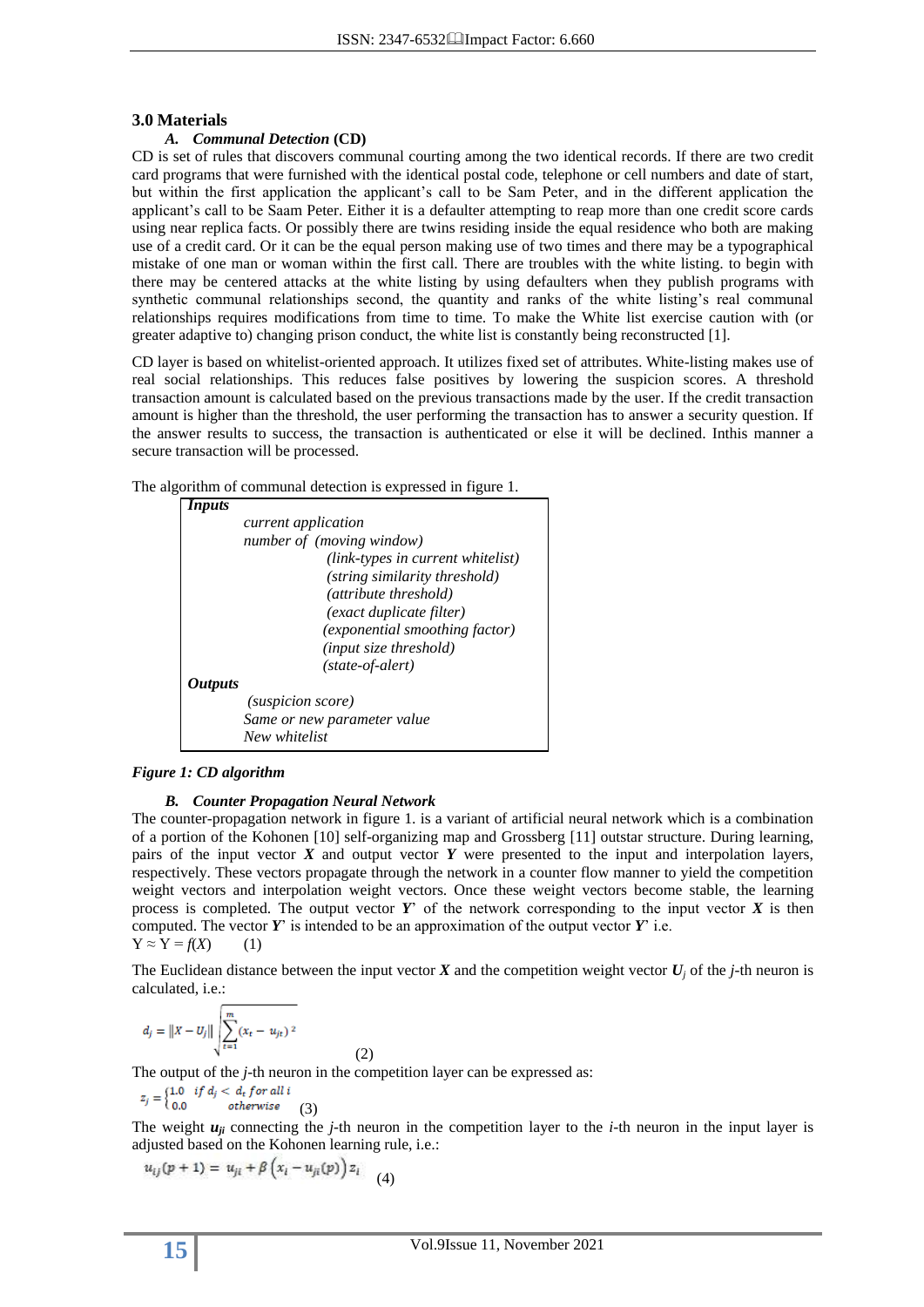Where  $\beta$  is the learning coefficient and *p* is the iteration number. The weight  $\mathbf{v}_{ji}$  is adjusted based on the Grossberg learning rule, i.e.

 $v_{ij}(p + 1) = v_{ji} + \gamma (y_i - v_{ji}(p)) z_i$  $(5)$ 

The *j*-th component  $y'$ <sup>*j*</sup> of the output vector  $Y'$  can be expressed as:

$$
y'_j = \sum V_{ji} Z_t \quad \dots (6)
$$

# **4. Method**

This section explains the work flow (as shown in figure 2) of CD-CPNN based fraud detection system in credit cards online transactions.



*Figure 2. Workflow of the Detection system*

### *Data Accumulation*

The applicant/cardholder data contains many attributes which include those that identity thieves need to unlawfully obtain are: the victim's call, date of beginning, Social safety number, nonpublic names, addresses, phone numbers, Date of Birth, and mother's maiden name.

# *CD layer*

The CD system compared the application submitted by the user with applications in the synthetic data set and validate the application. The whitelist was constructed from the input data set and a CD suspicious score is assigned to each application as a result of communal detection algorithm. If none of the link matched with previous accepted application in that case the application is genuine and accepted at CD layer.

# *CPNN layer*

The results in form of blacklist and whitelist from CD were preprocessed and passed into neural network. The CPNN network was trained with some applicant dataset for optimum parameter settings and tested with the remaining. The CPNN network classified the dataset into malicious and genuine.

#### *> Evaluation*

Thereafter, the results were evaluated using performance metrics viz; False Positive Rate (FPR), False Alarm Rate (FAR), Detection Rate (DR) and Accuracy.

# **5. Results and Discussion**

An interactive Graphic User Interface (GUI) was developed with C-sharp programming language tool on Windows 7 Ultimate 32-bit operating system, Intel ®Pentium® CPU B960@2.20GHZ Central Processing Unit, 4GB Random Access Memory and 500GB hard disk drive.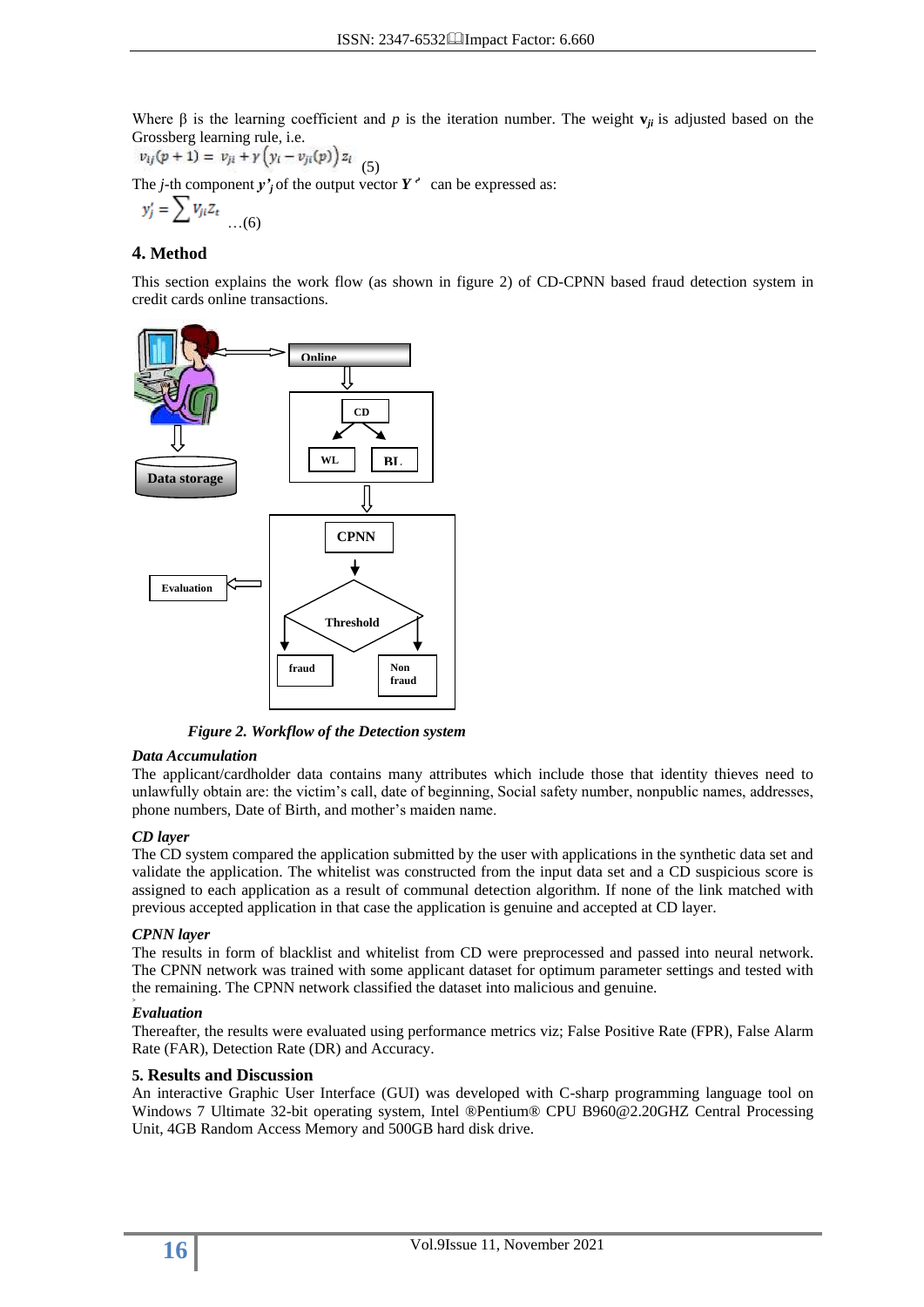

Figure 4.1: GUI of CPNN Detection System Figure 4.2: GUI of Communal Detection System

A simulator was used to generate cardholders transactions consisting of legal transactions intertwined with malicious types. The number of transactions used for training is 70% of total transactions and 30% are used for testing. The experimental results classified in terms of true positive (TP), true negative (TN), false positive (FP) and true negative (TN), and evaluated FPR, FAR, DR and ACC produced by CD, CPNN and CD-CPNN were presented in table 1, 2 and 3.

| Cards                                                 | TP        | $\bf FP$       | <b>FN</b> | TN               | <b>FPR</b><br>$(\%)$ | <b>FAR</b><br>$(\%)$ | <b>EER</b><br>$(\%)$ | ACC<br>$(\%)$ |
|-------------------------------------------------------|-----------|----------------|-----------|------------------|----------------------|----------------------|----------------------|---------------|
| 1                                                     | 36        | 0              | 3         | 1                | 0.0                  | 0.0                  | 92.3                 | 96.3          |
| 2                                                     | 36        | 1              | 2         | $\mathbf{1}$     | 0.0                  | 0.00                 | 94.7                 | 97.5          |
| 3                                                     | 30        | 5              | 2         | 2                | 71.4                 | 14.3                 | 93.8                 | 80.0          |
| 4                                                     | 35        | 1              | 3         | 1                | 50.0                 | 2.2                  | 92.1                 | 90.0          |
| Table2 : Table showing results generated with CPNN    |           |                |           |                  |                      |                      |                      |               |
| Cards                                                 | <b>TP</b> | <b>FP</b>      | <b>FN</b> | TN               | <b>FPR</b>           | <b>FAR</b>           | DR                   | ACC           |
|                                                       |           |                |           |                  | $(\%)$               | $(\%)$               | $(\%)$               | $(\%)$        |
| $\mathbf{1}$                                          | 35        | 4              | $\Omega$  | 1                | 80.0                 | 10.3                 | 100.0                | 90.0          |
| $\overline{2}$                                        | 34        | 3              | 2         | 1                | 75.0                 | 8.1                  | 94.4                 | 87.5          |
| 3                                                     | 35        | 3              | 1         | 1                | 70.0                 | 7.9                  | 97.2                 | 90.0          |
| 4                                                     | 36        | 3              | 1         | $\boldsymbol{0}$ | 100.0                | 5.4                  | 97.3                 | 90.0          |
|                                                       |           |                |           |                  |                      |                      |                      |               |
| Table3 : Table showing results generated with CD-CPNN |           |                |           |                  |                      |                      |                      |               |
| Cards                                                 | TP        | FP             | <b>FN</b> | TN               | <b>FPR</b>           | <b>FAR</b>           | <b>DR</b>            | <b>ACC</b>    |
|                                                       |           |                |           |                  | (%)                  | $(\%)$               | $(\%)$               | $\frac{6}{2}$ |
| 1                                                     | 39        | $\overline{0}$ | 1         | $\overline{0}$   | 0.0                  | 0.0                  | 97.5                 | 97.5          |
| 2                                                     | 37        | 1              | 1         | 1                | 50.0                 | 2.6                  | 97.4                 | 92.5          |

<sup>3</sup> <sup>35</sup> <sup>1</sup> <sup>2</sup> <sup>2</sup> 33.3 2.8 94.6 92.5 <sup>4</sup> <sup>36</sup> <sup>0</sup> <sup>2</sup> <sup>2</sup> 0.0 0.0 94.7 95.0

**Table 1:** Table showing results generated with CD

The CD-CPNN system produced average FPR, average FAR, average DR and average ACC of 26.3%, 2.7%, 93.6%, and 92.5% respectively, CD system generated 67.2%, 6.8%, 90.4% and 85.3%; while CPNN system gave 64.8%, 7.4%, 90.5% and 88.7% respectively.

# **6. Conclusion**

This paper presented a Communal detection –cum-counter propagation neural network system to detect identity fraud in credit card online transactions. Identity theft and identity fraud are terms used to refer to all types of crime in which someone wrongfully obtains and uses another person's personal data in some way that involves fraud or deception, typically for economic gain. Three thousand credit cards transactions were simulated. The selected simulated applicants attributes were worked on by CD to produce whitelists and blacklists. The result-cum-applicants data were preprocessed and passed to the CPNN to performed classifications. The results showed that CD-CPNN system produced average FPR,, average FAR, average DR and average ACC of 26.3%, 2.7%, 93.6%, and 92.5%; CD system generated 67.2%, 6.8%, 90.4% and 85.3%; while CPNN system gave 64.8%, 7.4%, 90.5% and 88.7% respectively.